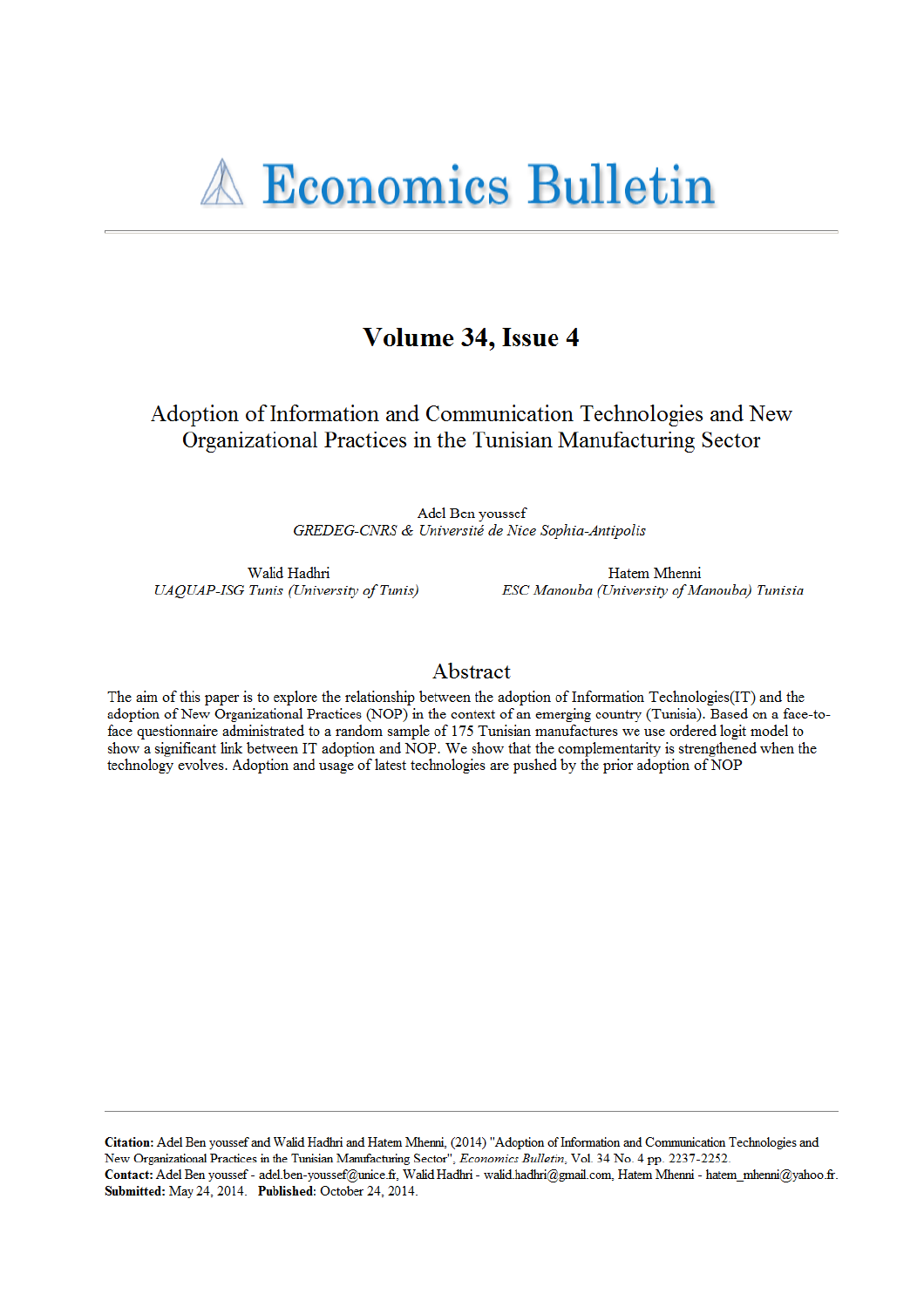### **1. Introduction**

The economics literature has emphasized how prior IT investments and new forms of workplace organization may be complementary with investments in IT (Brynjolfsson and Milgrom, 2013). According to this literature, weak or lack of performance within firms that have invested in ICT is directly related to the lack or weak adoption of the complementary NOP especially in the emerging countries context<sup>1</sup>.

Generally, two types of conjectures were formulated concerning the behaviour of companies in emerging countries with regard to the adoption and diffusion of IT and NOP. The first relates to the uncoordinated behaviours of adoption of the IT and NOP in emerging countries due to structural weakness of management and of governance of firms. This situation leads to the absence of complementarities between IT and NOP and weak global effect on performance. In some cases this anarchistic adoption process may lead to an internal "disorganization" of the firms and to a decrease of their structural competitiveness (Knights and Vudurbakis, 2005).

The second conjecture supposes fast adoption of organizational and technological change dictated by the markets forces (requirement of competitiveness). In spite of their context firms are rather reactive and adopt rapidly new technologies and practices. Complementary adoption pushed by the market forces improves their performance. This is particularly true for firms operating in an international setting and which are export-oriented (Arvanitis, 2004).

Our article contributes to this line of research and demonstrates that firms operating in open emerging economies are reactive to both technological and organizational changes via their international leakages. Adoption of IT and NOP is more related to market dynamics (external environment) than to internal environment (specificities of the given countries). Using a unique questionnaire run in 2004 for 175 firms, we show using an ordered logit model that in an earlier stage of IT and NOP adoption there was strong complementary in the adoption process. We will not explore the effects on performances and focus only on the link between the adoption and intensity of use of IT and NOP.

<sup>&</sup>lt;sup>1</sup> India (Lal, 1999); Nigeria (Apulu and Latham, 2011; Lal, 2007); Tunisia (Ben Youssef et al. 2011); Pakistan (Mughal and Diawara, 2011); Malaysia (Alam & Noor, 2009).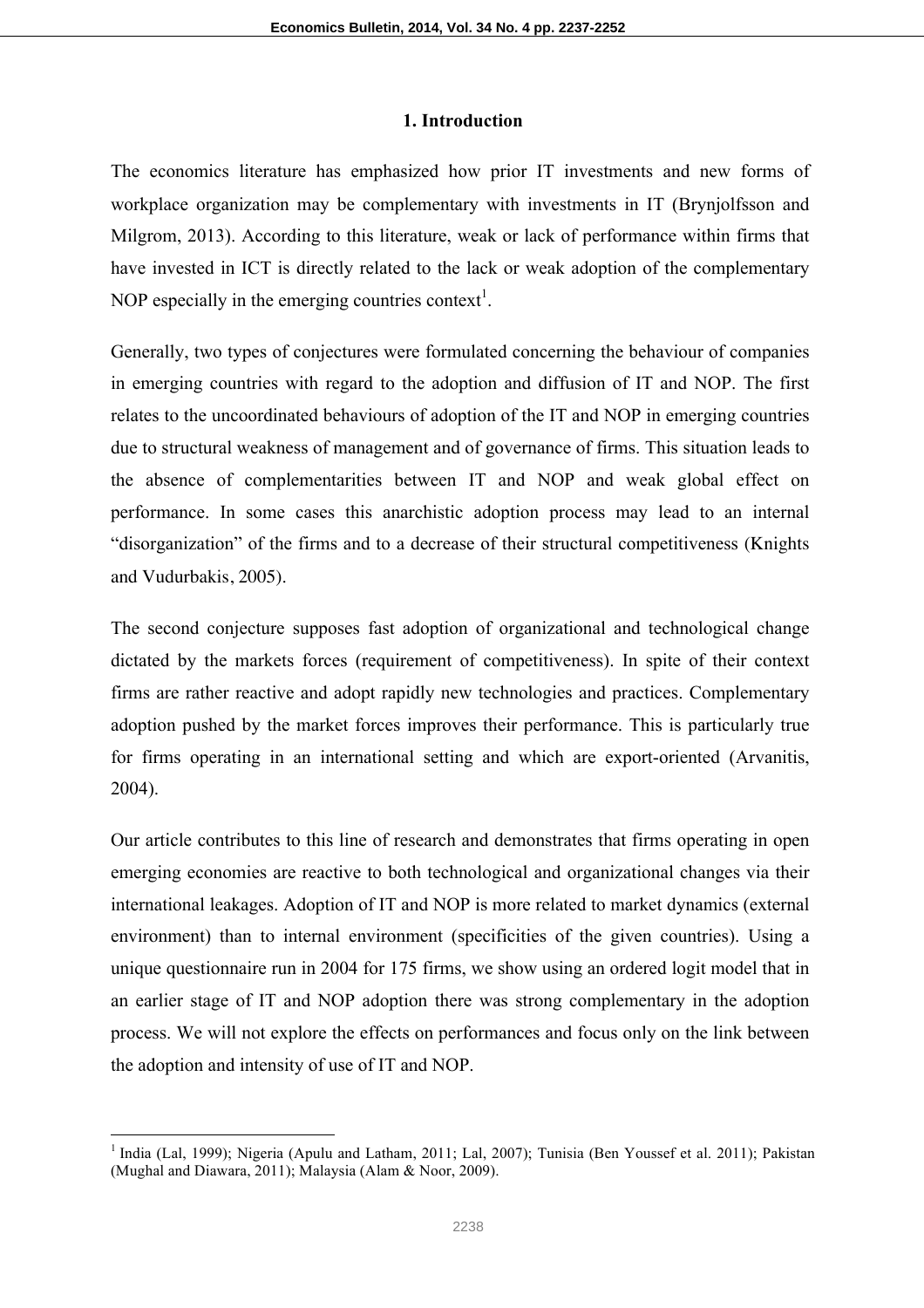Our article presents two originalities. First, we investigate the complementarities between IT and NOP by considering three waves of technologies. We make the difference between the technologies based on their age and purpose. We show that the complementarity is a matter of the last waves of IT and less the first waves. Second, we show that the complementarity between IT and NOP adoption occurs in earlier stage of adoption of IT.

The paper is structured as follows. Section 2 surveys the related theoretical and empirical literature focused on the complementarity between IT and NOP. Section 3 presents the sample's characteristics and our econometric methodology. Section 4 discusses the results and section 5 concludes.

### **2. Literature Review**

Three alternative research strategies were used in order to show such complementarities. The first one consists in examining the correlations between productivity, investment in IT and NPO through an approach by the production function (Bresnahan et al. (2002), Caroli and Van Reenen (2001). The organization is approached as a sum of dummy variables showing if the new organizational practice exists or not within the firm. This research strategy examines if links exist rather than to show by which mechanisms go through (Black and Lynch, 2004; Bloom and al., 2013; Brynjolfsson and Hitt, 2000; Caroli and Van Reenen, 2001, Ben Youssef and al., 2011, Ben Youssef et al. 2012,).

The second strategy used by Ichniowski and al. (1997), Athey and Stern (1998) and formalized by Greenan and Mairesse (2004) consists to use varied and multiple information on the evolution of computerization and the organization within firms and to assess the complementarities in a dynamic way. Specific indicators showing the nature of the change between two periods reveal the complementarity.

The third strategy consists in an indirect approach (Brynjolfsson and Hitt, 2003). The authors measure the evolution of the data-processing capital through time (6 to 8 years). This time coincides with life period of computer equipment. Their observations tend to show that the longer time of adoption of the material is, the more the impact on the productivity is high. This impact is revealed by the elasticity of the IT capital on production. Their explanation lies in the fact that, behind this observation, the factor organization hides. The improvement of the productivity would be related to the fact that the firms once they invested in IT adopt organisational practices. The two actions would be sequential and related one to the other.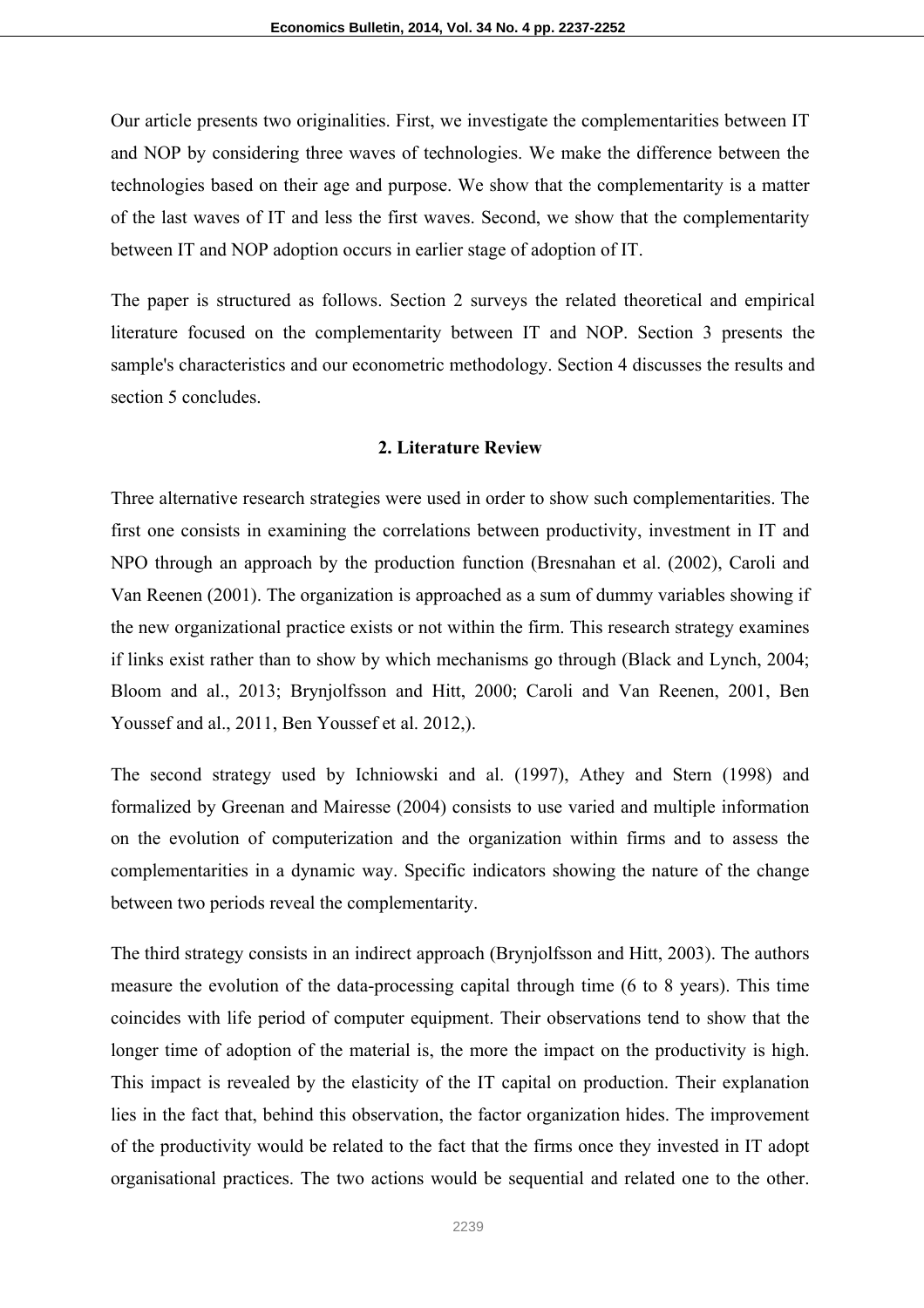The optimal combination between the two factors requires time. The longer time is and the more the firms reach a high degree of effectiveness.

We aim at contributing to this research line and to challenge the last research strategy. We advocate that the complementarity between the adoption of IT and adoption of NOP may be revealed by the difference in the extent of the link between different generations of IT and NOP. We show that the complementarity is strengthened when the technology evolves. Adoption and usage of latest technologies are pushed by the prior adoption of NOP.

#### **3. Data and empirical method**

#### **3.1. Data**

The data for this study were gathered by a face-to-face questionnaire administrated to a random sample of industrial firms in Tunis, the largest metropolitan cities in Tunisia during the period from June 2004 to February  $2005<sup>2</sup>$  Out of 320 administrated surveys, 205 were partially or totally completed. However, only 175 usable surveys were retained for the data analysis because they were totally completed and free from any contradictions, providing a response rate of nearly 55%. The high response rate is a common fact in Tunisia as the Tunisian legislation obligates firms to respond to such type of surveys and the face-to-face procedure also helped to reach such level of response. Necessary conditions to insure the success of such a survey as well as its comparability with what is practiced in other countries were respected, in particular regarding training of interviewers and the test period. All respondents were chosen from the top management staff and all responses were treated with confidentiality.

Our sample has all the characteristics that make it an ideal candidate to represent the central nucleolus of stable and viable Tunisian firms. As we shall see below, there are no size and industry specific "traits" that would make it difficult to generalise our results.<sup>3</sup> This characteristic makes our study interesting when it comes to investigating IT adoption and usage in the majority of Tunisian firms (and, to some extent, of South Mediterranean firms) regions, and not only in the most advanced ones. Appendix 1, gives more details about the sample and its composition.

 $2$  The whole number of industrial firms with more than 10 employees in Tunisia (about 5600 firms) is stable.

More than 30% of these firms are partially or totally owned by foreign investors.

<sup>&</sup>lt;sup>3</sup> Unfortunately the used survey did not include questions concerning ownership issue.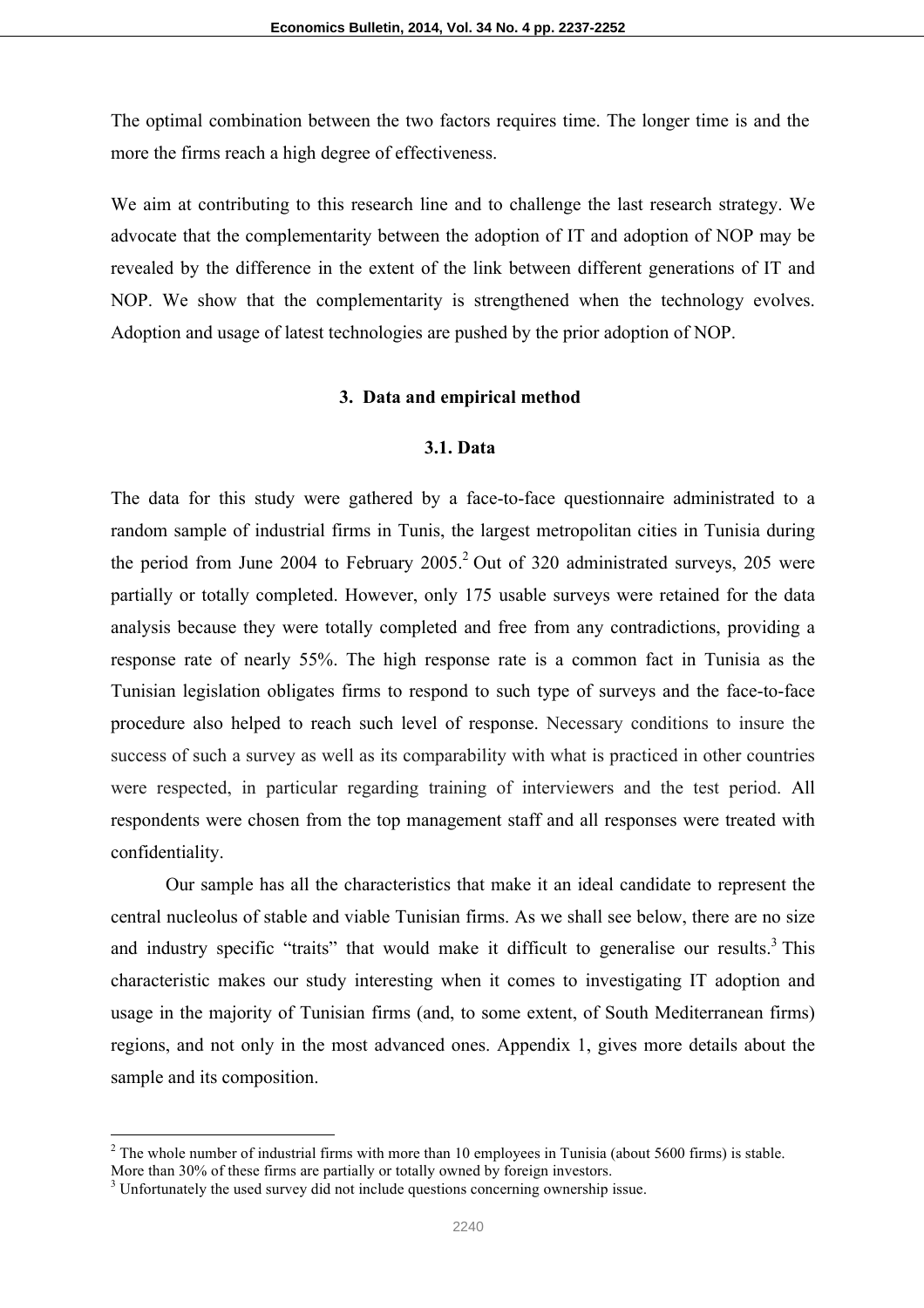Ben Youssef et al. (2011) identified three waves of IT using the same database. All indicators (adoption level of IT<sup>4</sup>, depth of usage of IT<sup>5</sup> and time required to use particular IT<sup>6</sup>) show up that there are three waves: The first wave is called "general used technologies" assumed to be relatively widespread (more than 80%), intensively used (between 4 and 5 on Likert scale) and rapidly introduced in all business sectors. These technologies are: fixed phones, telecopy, office, computers and general purpose software. The second wave is formed by "intermediary technologies" with high potential of use. In the mid of the nineties they were named « new » IT: Internet, E-mail, specific software, free software, and mobile phones. The third wave is based on networking technologies. They are among the latest technological generations of IT. Most of them need to optimize their use, costly investment, know-how, and qualified human resources. These technologies are Intranet, laptops, videoconference (VC) and Electronic Data Interchange (EDI). All firms use the technologies of the first wave. We focused on the second and third waves of these technologies.

Thus, in order to highlight the depth of adoption of IT and its main determinants, we discriminate between these waves of technologies and focus only on the second and third.

### **3.2. Empirical method**

In order to study the relationship between IT adoption and usage and their determinants we use an ordered logit econometric model. The aim of the model is to determine the effect of a given factor on the probability of the IT adoption and use by the firm. This method makes it possible to study the impacts of different factors on a multinomial ordered variable. This method is widely used nowadays for similar studies (Bocquet and Brossard, 2007).

Starting from these assumptions, we use the ordered logit models<sup>7</sup>. The explained variable is subscripted from 0 to 9 for the total adoption's score. These variables are thus discrete and ordinate. A logit multinomial model would thus neglect the ordinality of the dependent variable while a linear regression, on an opposite sense, would treat the difference between

<sup>&</sup>lt;sup>4</sup> Estimated by the percentage of firms using each technology

<sup>&</sup>lt;sup>5</sup> Evaluated by the average score of intensity of use indicated by respondents for each technology (likert scale) <sup>6</sup> Calculated by the time gap between the creation date of the firm and the first use of each technology

<sup>&</sup>lt;sup>7</sup> The basic variables of our study are binary and qualitative. Firms' answers give us the information on whether they adopt a particular technology or not. For example, a firm indicates if it chooses the adoption of Intranet or not. Since we have various types of binary variables, they are gathered, then, in different types of scores, in order to formulate a total score of IT adoption. This gives us the multinomial character of this distribution (because it is composed of various methods) and the ordered character (because it is deduced starting from other binary variables).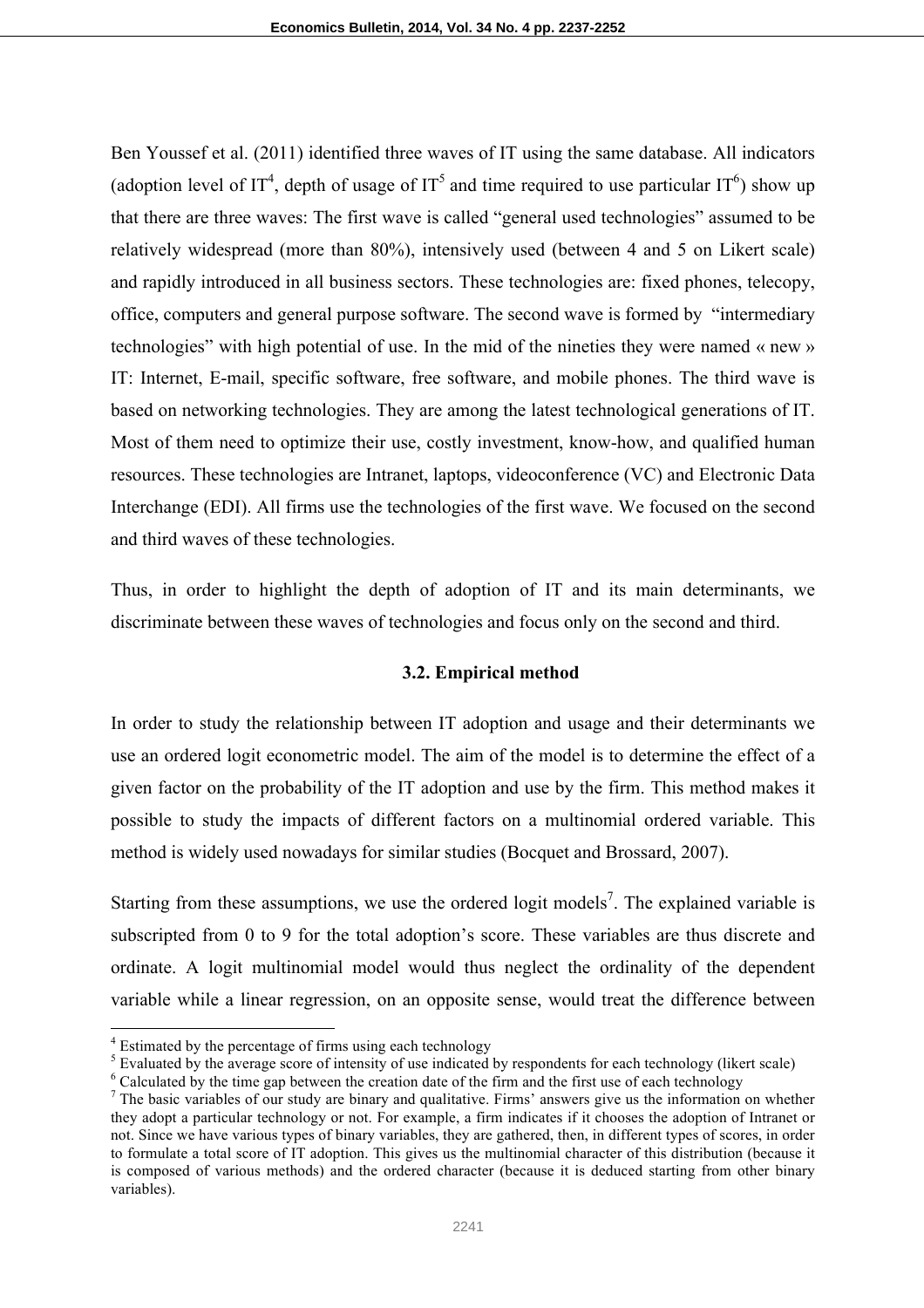indices 3 and 4 in the same way that it treats the difference between indices 1 and 2, whereas this corresponds only to one classification. In these two cases, the estimators would be thus biased (Greene 2000; Thomas, 2000). Following this method, it's possible to study the influence exerted by series of factors on a multinomial ordered variable (Greene, 2000; Thomas, 2000).

Data were analysed using multiple regression analysis with a stepwise procedure used to determine the relative importance of a set of independent variables in determining the firm's intensity of IT use score. The data were analysed using SPSS 19.0, to the principal component analysis, and STATA, v. 11.0, to the estimation of the models. The data were examined for violation of the assumptions underlying multivariate methods prior to the analysis.

### **3.3. Definitions of the variables**

### **3.3.1. Dependent variables**

In our study we considered two models for two different dependant variables. Our dependent variables are obtained starting from the calculation of a total score of ICT adoption and a score of ICT usage for the second and third wave as defined above.

### *Intensity of ICT adoption*

Our data describe five types of IT adopted by firms for the second wave and four types for the third wave. All IT variables are binary, in which value '0' means that the respondents were asked whether their firm had adopted the considered technology and value'1' that it is adopted. Thus, every firm has a score between 0 and 5 for the second wave and between 0 and 4 for the third wave. The variable used here is an ordered multinomial variable characterizing the adoption of the IT (score of adoption). We obtain two IT adoption score: IT adoption score (wave2) and IT adoption score (Wave3).

### *Intensity of IT use*

Firms were asked to classify themselves, on a 5 points ordinal scale, according to the answer<sup>8</sup> that best described their intensity of usage of IT tools. The IT tools list included the tools listed above for Wave 2 and Wave 3. The weighted values were added across all IT tools listed to yield a total intensity of IT use score. Higher scores represent more intense use.

 $8$  The answers were weighted as (1) null, (2) weak, (3) average (4) important, (5) very important.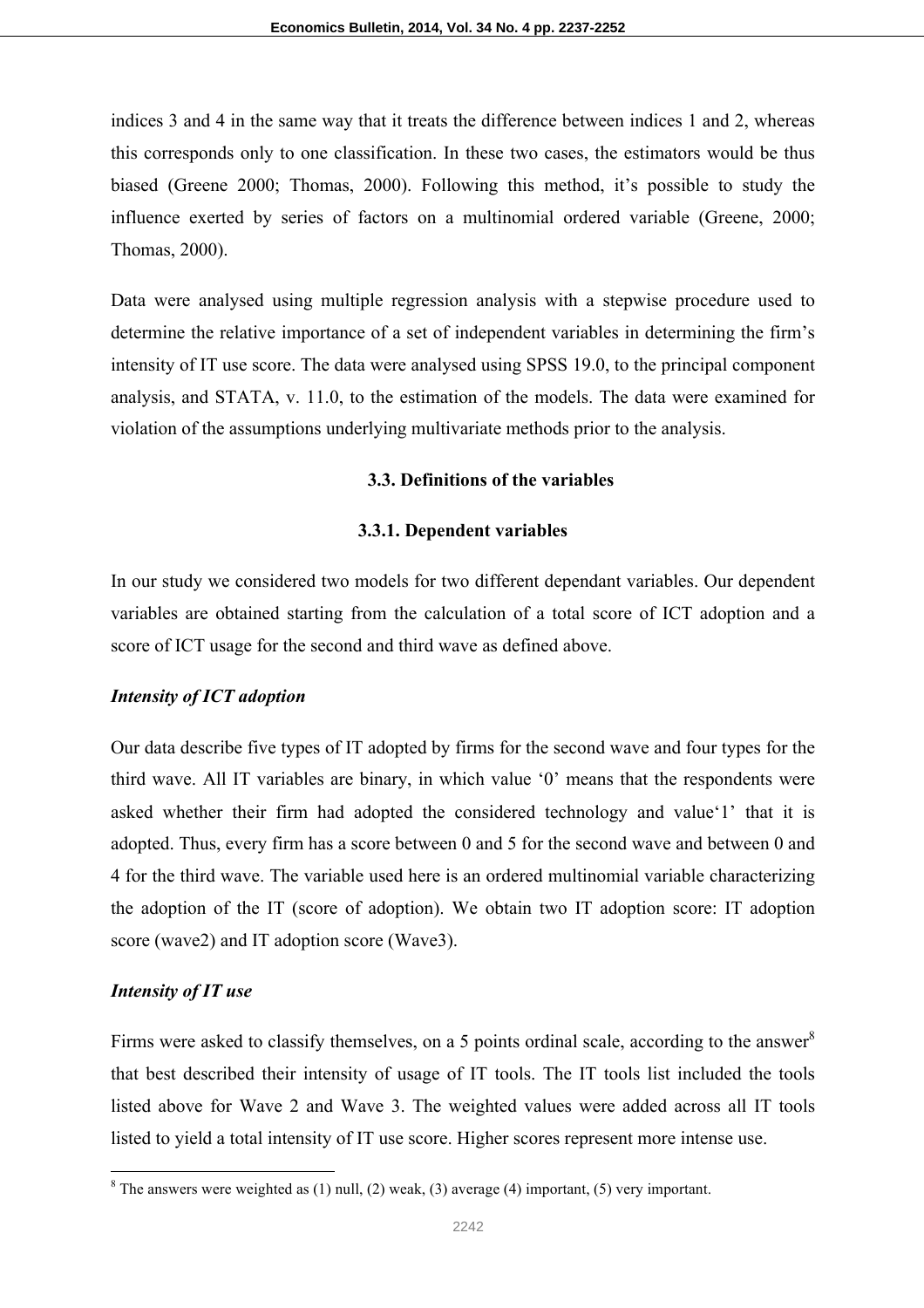### **3.3.2. Explanatory variables**

The aim of our estimation is to characterize the adoption and usage of IT by looking at two explanatory factors: characteristics of the firm and NOP.

### *characteristics of the firm*

Five explanatory factors impacting new technology adoption were highlighted by empirical literature: size of the firm, firm's seniority, adoption time, employees' skills and, firm's web site<sup>9</sup>.

*Size of the firm:* is a variable with four response levels which measures a firm's size (from '0') if the firm has less than 25 employees to '3' if it has more than 100).

*Firm's seniority*: is a variable with four response levels which measures the "Firm Age" (from '0' if the firm aged less than 2 years to '3' if it aged more than 100 years).

*Adoption time*: it represents time since first adoption of IT tools. This variable summarizes the speed of adoption of the IT tools.

*Web Site*: is a dummy variable, which equals 1 if the firm has a Web site in 2005 and 0 if not.

*Employees' skills*: is a variable that measures the skilled labour intensity. It represents share of qualified employees (managers and high qualified personnel in the administrative and technical departments) over the total number of employees.

There are also other important factors (variables) that could influence the decision of IT adoption such as belonging to a group and whether the firm is domestic or multinational. Unfortunately, these variables were not available in our database.

## *New Organisational Practices (NOP)*

Four groups of NOP are considered:

1- *Work Organization*: comprises Work by project, Modular work and 5S method

<sup>&</sup>lt;sup>9</sup> There are also other important factors that could influence the decision of IT adoption such as belonging to a group and whether the firm is national or multinational. Unfortunately, these variables are not available in our database.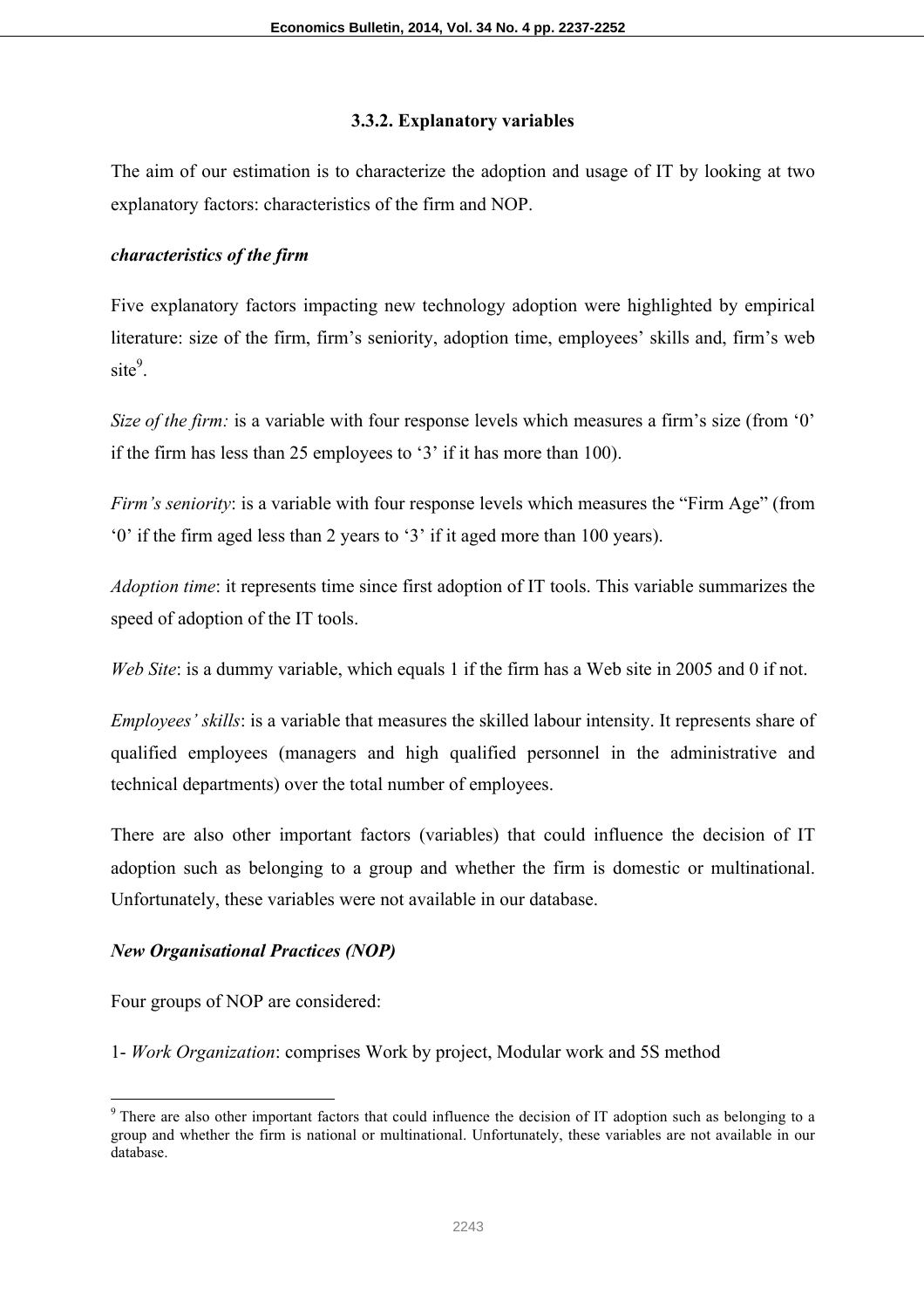2- *Quality approach*: comprises ISO certification and Total Quality management (TQM);

3- *Internal contractual arrangement*: including organization in profit center, internal control, etc…;

4- *External contractual arrangement*: including the just in time delivery system and just in time process system.

These four groups are all binary, in which value '0' means that the respondents were asked whether their firm had adopted the considered practice and value'1' that it is adopted.

### **4. Results and discussion**

This section presents and discusses the results.

The estimates obtained in the case of the discrete variables are shown in Table 1. By observing all the explanatory variables, it can be outlined that almost all variables (except for those related to external contractual arrangement) has a statistically significant effect on the adoption and use of IT and our results confirm most of the theoretical expected effects.

| <b>Explanatory Variables</b>            | <b>IT</b> adoption               |                    | <b>Intensity of IT use</b> |           |  |
|-----------------------------------------|----------------------------------|--------------------|----------------------------|-----------|--|
|                                         | Wave 2                           | Wave 3             | Wave 2                     | Wave 3    |  |
|                                         | <b>Odds Ratios</b> <sup>10</sup> | <b>Odds Ratios</b> | Coef.                      | Coef.     |  |
| A. Internal characteristics of the firm |                                  |                    |                            |           |  |
| Firm size                               |                                  |                    |                            |           |  |
| $-5$ to 25                              | Ref.                             | Ref.               | Ref.                       | Ref.      |  |
| $-25$ to 50                             | 3.5639***                        | 1.8222             | 1.9554*                    | 0.2967    |  |
| $-50$ to 100                            | 3.9255***                        | $9.0887***$        | $2.1854**$                 | $0.9710*$ |  |
| - more than 100                         | 15.209***                        | $23.515***$        | $3.6745***$                | 2.3588*** |  |
| Firm Age                                |                                  |                    |                            |           |  |
| - less than 2 years                     | Ref.                             | Ref.               | Ref.                       | Ref.      |  |
| - 2 to 5 years                          | 2.6341                           | 1.7157             | $3.4157*$                  | 0.2982    |  |
| $-5$ à 10 years                         | 16.975***                        | 1.3011             | 7.3643***                  | 0.9524    |  |
| - more than 10 years                    | 8.9705***                        | 2.7510             | 6.8564***                  | 1.0788    |  |
| <i>Adoption time</i>                    | 60.750***                        | $8.2459**$         | 4.4824                     | 2.5342**  |  |

**Table 1** Determinants of IT Adoption and Intensity of Usages

<sup>&</sup>lt;sup>10</sup> Odds Ratio>1(respectively Odds Ratio<1) suggests that dependent variable are positively (respectively negatively) associated with the explanotry variable.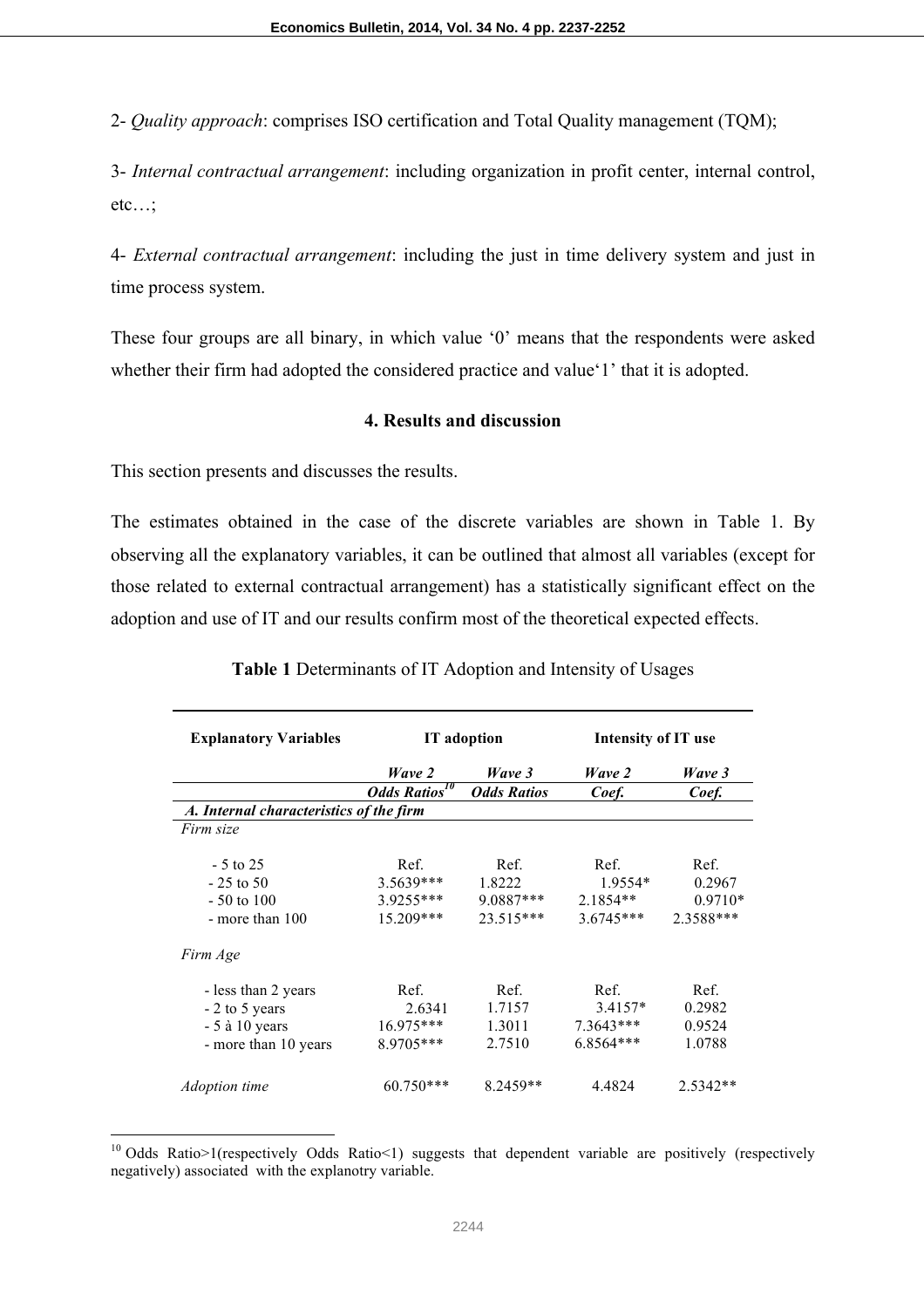| Web site                               | $-$ No  | Ref.        | Ref.       | Ref.       | Ref.       |
|----------------------------------------|---------|-------------|------------|------------|------------|
|                                        | - Yes   | 1.0715      | 9.0987***  | 0.9997     | 1.9357***  |
| Employees' skills                      |         | 19.978**    | 22.183***  | 3.8659*    | 2.8516**   |
| <b>B.</b> New Organizational Practices |         |             |            |            |            |
| Org grp1                               | - No    | Ref.        | Ref.       | Ref.       | Ref.       |
|                                        | - Yes   | 1.2374      | $2.7163**$ | 0.8421     | 1.1289***  |
| Org grp2                               | - No    | Ref.        | Ref.       | Ref.       | Ref.       |
|                                        | - Yes   | 1.3750      | 3.2379***  | $1.5062**$ | $0.8466**$ |
| Org grp3                               | - No    | Ref.        | Ref.       | Ref.       | Ref.       |
|                                        | $- Yes$ | $3.0349***$ | 0.8722     | 1.8082**   | 0.8185*    |
| Org grp4                               | - No    | Ref.        | Ref.       | Ref.       | Ref.       |
|                                        | - Yes   | 0.6035      | 1.9062     | $-1.0180$  | 0.8896**   |
| Constant                               |         |             |            | 4.8911**   | 2.9441 *** |

\*: Significant at 10%, \*\*: Significant at 5%, \*\*\*: Significant at 1%

IT adoption Model results are presented as odds ratios

#### *Characteristics of the firm and patterns of adoption of IT*

Firstly, our work confirms the rank effect discussed by Karshenas and Stoneman (1993), which has also been established by Bartoloni and Baussola (2001). We found that firms' adoption and use of IT is a positive function of their size. As it was expected, there is a positive correlation between firm's size and IT capital stock (adoption), showing the existence of scale economies for digital investment. Larger firms are more likely to adopt digital technologies because they show lower levels of financial coordination tools (wave 2 and 3).

Secondly, concerning firm's seniority effect, we show that IT adoption and uses differ according to the models. Thus, the seniority of the firm has a more significant and positive effect on the adoption and the usage of the second wave IT then the third. On the other hand, the effect of this variable in the intensity of use's case is more important for aged firms than for the others. Within our sample and especially for the companies that are older than ten years we find a significant effect.

Thirdly, the adoption time variable is significant to explain the adoption and the depth of adoption of IT. We had defined this variable as the speed of adoption of each technology by individual firm that is the inverse of the time taken by each firm to adopt a new technology. The correlation between the two variables indicates that a propagation effect exist and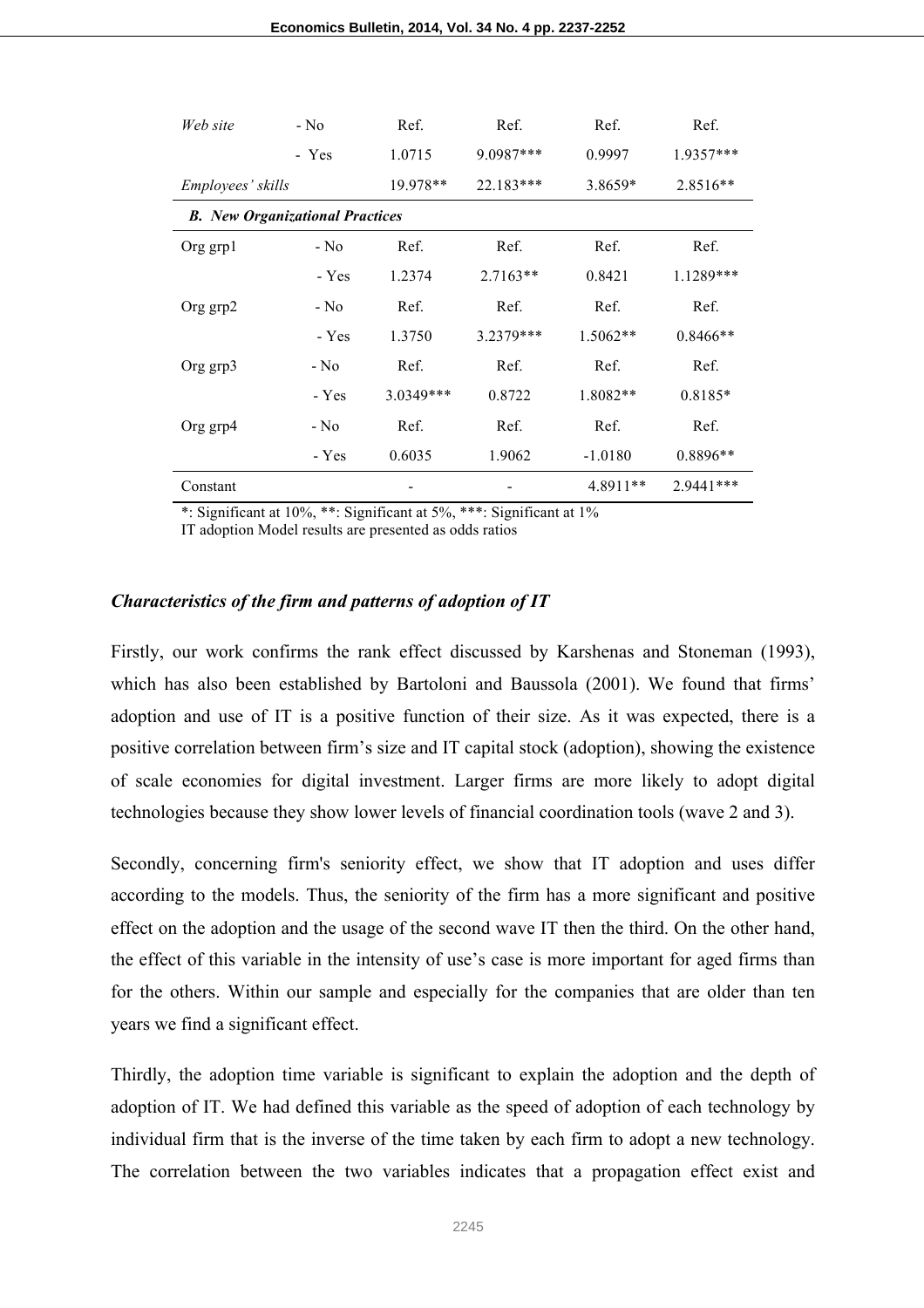confirm our first intuition that the intra-firm hypotheses are suitable to descript the adoption phenomena. However, the relation between adoption time and IT adoption is nonlinear, as the effect of the variable "adoption time" on IT adoption increases but remains less than proportionally. Further estimation results, reported in Appendix 2, confirm this non-linearity, as the sign of the square of the variable "Adoption time" is negative and statistically significant. We conclude that the IT adoption may be an increasing but following a concave function.

Moreover, when we look at the variable "having a website", we find that the relation is significant with adoption and use of third waves' IT. However, this effect is not significant for the IT tools second wave. Our findings suggest that the contagion dynamics are working and the epidemic effect is confirmed (Hollenstein, 2004).

Finally, we find that firms that have more qualified personnel are those whose adoption and use of IT are more important. This result is important for the use and adoption of IT tools in the third wave. Thus, IT tools of the third wave require more skilled employees. These findings are supported by previous studies that also demonstrate a positive correlation between IT uses and workers skills (Bresnahan et al., 2002, Arvanitis and Loukis, 2009) and that investment in human capital is the main determinant of IT (Mughal and Diawara, 2011).

### *NOP, adoption and intensity of use of IT*

Tables 1 and 2 shows that NOP have rather different effects on IT adoption and intensity of usage patterns.

|                  |                    |               | <br><b>Scores Adoption</b> |          |          |          | <b>Score Usage</b> |
|------------------|--------------------|---------------|----------------------------|----------|----------|----------|--------------------|
|                  | Number<br>of firms | $\frac{0}{0}$ | total                      | Groupe 1 | Groupe 2 | Groupe 3 | Total              |
| <b>Size</b>      |                    |               |                            |          |          |          |                    |
|                  |                    |               |                            |          |          |          |                    |
| $-5$ to 25       | 33                 | 18.86         | 7.30                       | 3.75     | 2.84     | 0.69     | 40.69              |
| $-25$ to 50      | 39                 | 22.29         | 8.41                       | 3.76     | 3.58     | 1.05     | 44.84              |
| $-50$ to 100     | 40                 | 22.86         | 8.60                       | 3.65     | 3.40     | 1.55     | 44.50              |
| - more than 100  | 63                 | 36.00         | 10.87                      | 3.95     | 4.34     | 2.57     | 51.66              |
| Age              |                    |               |                            |          |          |          |                    |
|                  |                    |               |                            |          |          |          |                    |
| than $2$<br>less |                    |               |                            |          |          |          |                    |
| years            | 5                  | 3.38          | 5.40                       | 2.60     | 2.20     | 0.60     | 34.20              |
| $-2$ to 5 years  | 20                 | 13.51         | 7.19                       | 3.38     | 2.80     | 1.00     | 38.09              |
| $-5$ to 10 years | 32                 | 21.62         | 8.91                       | 3.80     | 3.86     | 1.25     | 45.22              |
| $- + 10$ years   | 91                 | 61.49         | 9.72                       | 3.93     | 3.84     | 1.93     | 48.92              |

**Table 2: Scores of ICT adoption and usage: Summary Statistics**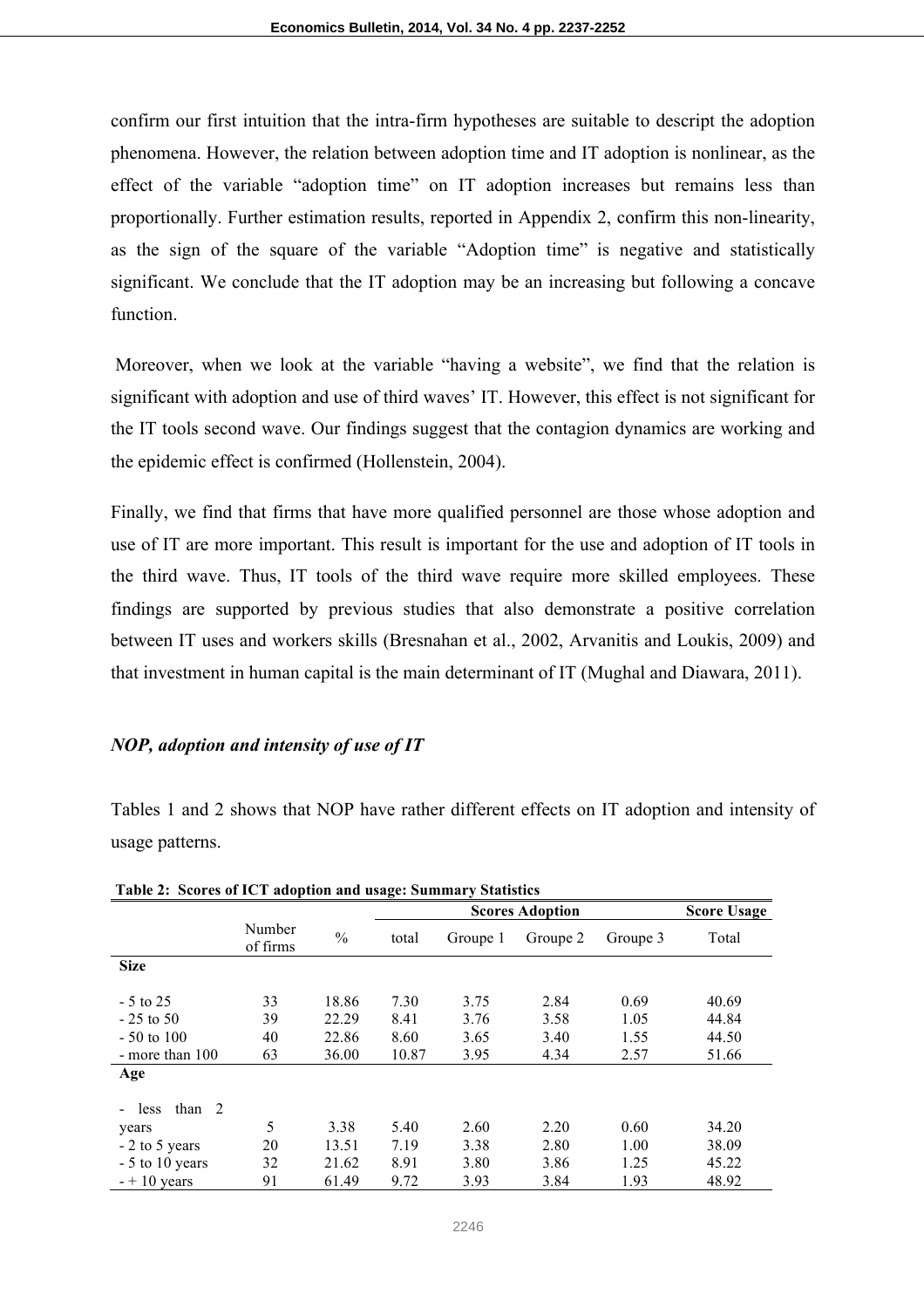| 1. Work Organization           |     |       |       |      |      |      |       |
|--------------------------------|-----|-------|-------|------|------|------|-------|
| - Work by                      |     |       |       |      |      |      |       |
| project                        | 73  | 41.71 | 10.36 | 3.97 | 4.19 | 2.20 | 51.38 |
| - Modular work                 | 35  | 20.00 | 9.68  | 3.77 | 3.62 | 2.28 | 48.40 |
| - 5 S method                   | 46  | 26.29 | 10.58 | 3.97 | 4.28 | 2.32 | 52.34 |
| 2. <i>Quality approach</i>     |     |       |       |      |      |      |       |
| - ISO                          |     |       |       |      |      |      |       |
| certification                  | 59  | 33.71 | 11.08 | 3.89 | 4.38 | 2.79 | 53.30 |
| - TQM                          | 63  | 36.00 | 10.61 | 3.86 | 4.14 | 2.61 | 51.44 |
| 3. Internal contractualization |     |       |       |      |      |      |       |
| - Center of                    |     |       |       |      |      |      |       |
| profit                         | 64  | 36.57 | 10.28 | 3.98 | 4.32 | 1.96 | 51.40 |
| - Internal                     | 28  | 16.00 | 10.14 | 3.82 | 4.00 | 2.32 | 50.50 |
| control                        |     |       |       |      |      |      |       |
| 4. External Contractualization |     |       |       |      |      |      |       |
| - Delivery                     |     |       |       |      |      |      |       |
| system                         | 56  | 32.00 | 9.69  | 3.89 | 3.73 | 2.07 | 48.33 |
| - Production                   | 41  | 23.43 | 9.26  | 3.85 | 3.39 | 2.02 | 46.09 |
| system                         |     |       |       |      |      |      |       |
| <b>Total</b>                   | 175 | 100   | 9.13  | 3.80 | 3.68 | 1.64 | 46.44 |

# **New organizational practices**

Firstly, there are asymmetric effects between third and second generation of IT. While the probability of adoption and intensity of use of IT of third is positive and significant when firms adopt NOP (Org gr1). There is no relation between adoption and Intensity of use of IT of second generation of IT and the adoption of NOP (Org gr1). The newest generation of IT are more likely to be adopted and to complement NOP. The latter comer effect is holding.

Secondly, table 3 shows also that NOP (Org gr2) quality management system is strongly related to intensity of usage of IT whether it is second or third generation of IT. However, only the adoption of third generation of IT is linked to NOP (Org gr2). Quality management systems involve an intensive usage of IT. The latest generations of IT seems more appropriate to this kind of NOP allowing better coordination of the entire quality processes. This is in line with the work of Foss et al. (2007), which demonstrated that the interaction among decisionmakers and executives are creating less hierarchical structures.

Thirdly, our results show also that NOP (Org gr3) internal contractualization system is strongly related to intensity of usage of IT whether it is second or third generation of IT. However, these NOP are linked to the adoption to the second generation of IT and not to the third generation of IT. This kind of NOP seems does less intensively need coordination between team members (Forman and Goldfarb, 2006). This result is related to the one obtained by Martin (2011) ICT usage increases the development of a team spirit between workers.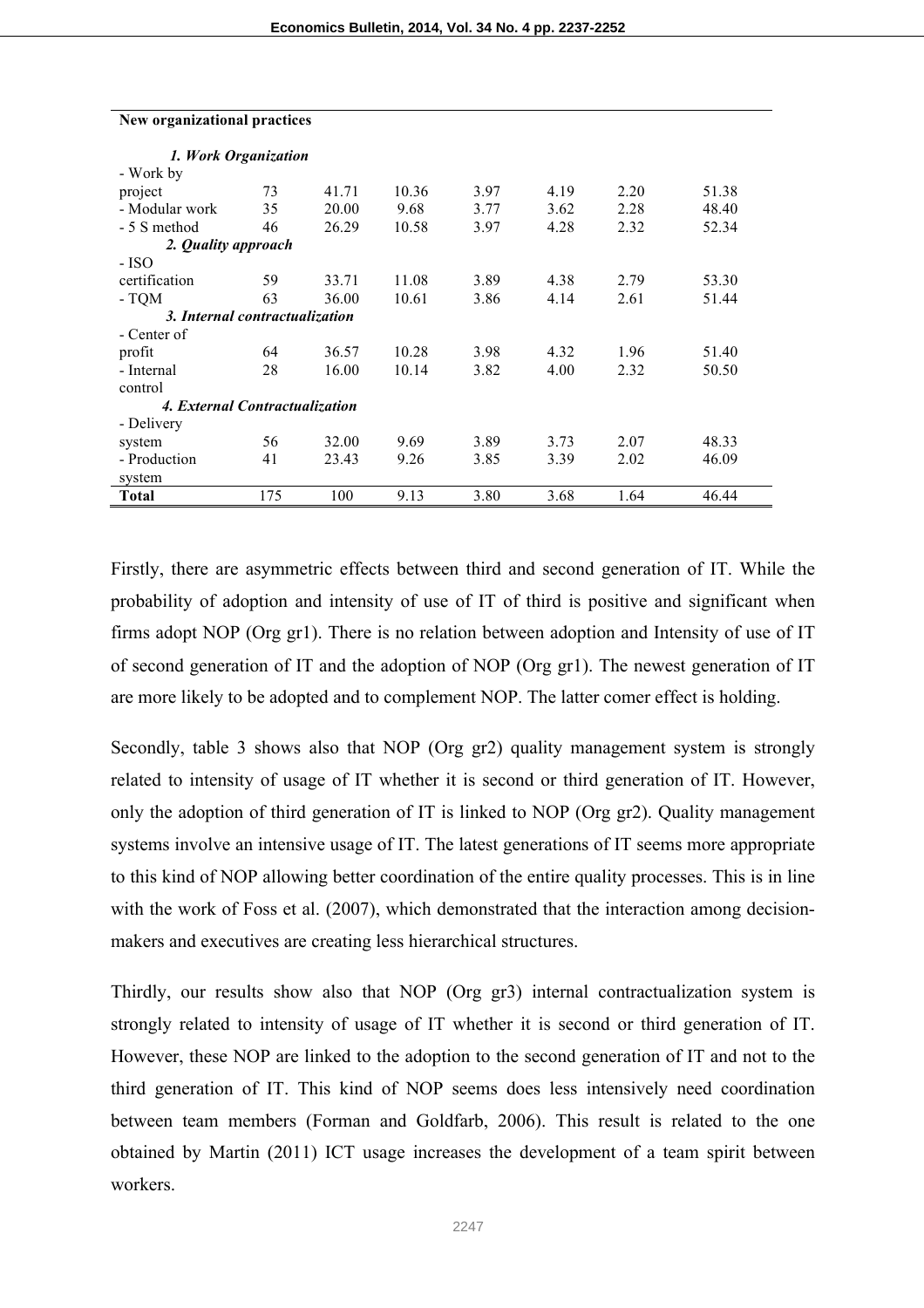Fourthly, our results show that the adoption of IT (whether is second or third generation) is not linked to NOP (Org gr4) external contractual arrangement. However, intensity of usage of third IT generation is weakly linked to NOP (Org gr4) external contractual arrangement. This weak effect may be explained by weak adoption of IT of external partners (clients, subcontractors...), especially second generation. However an intensive usage of third generation of IT is linked to the adoption of NOP (Org gr4).

Overall, our results confirm that in an earlier stage of adoption of these technologies, the adoption of NOP by Tunisian firms have pushed them to adopted and use the latest wave of technology. The complementarity between the adoption of IT and adoption of NOP is revealed by the difference in the extent of the link between second and third generation of IT. While it is expected that the latest IT are less adopted and used. We show that prior adoption of NOP pushed Tunisian firms to better use and adopt the third wave of technologies.

### **5. Conclusion**

The central proposition of this study is that the intensity of use of the latest information technologies (at that moment of time) is closely linked to the adoption of NOP of Tunisian firms. Our findings confirm the theoretical conjecture according to which market forces rather than time push firms even in an emergent country (Tunisia) to adopt NOP and IT.

In sum, investing in new IT-based production machinery changes not only the quantity of that input and related inputs, but it also changes a business's competitive strategy as well as the work practices and skill requirements of the workforce needed to implement the new strategy. International subcontracting and the insertion of the Tunisian firms in the international market directly pushed adoption of the NPO. This way of adoption of NPO preceded the computerization and the use of IT.

In terms of policy implications, the above findings suggest both the use of IT (of latest generation of technologies) and NOP will need to increase the skills of the employees. Increasing the productivity of emergent economies firms will need huge investment in human capital. Otherwise, the process will be constrained. Upgrading human capital within emergent countries SMEs needs to build an absorptive capacity in matter of IT. It can be achieved by lowering, through different types of policy instruments, the hiring and training costs of educated workers, and especially university graduates.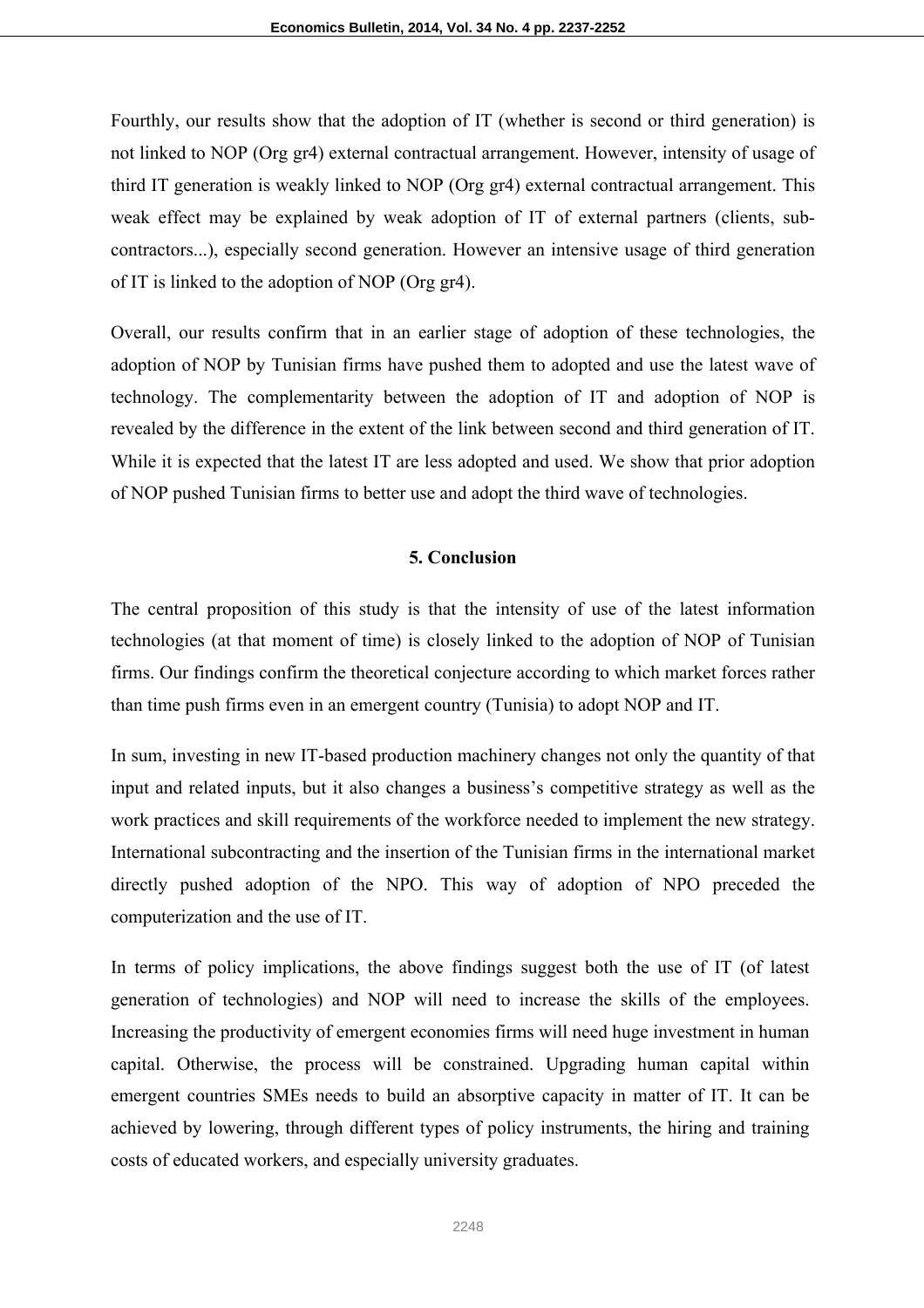### **References**

Alam, S. S., and M. K. M. Noor (2009) "ICT adoption in small and medium enterprises: An empirical evidence of service sectors in Malaysia" *International Journal of Business and Management*, 4(2), 112–125.

Apulu, I., and A. Latham (2011) "Drivers for information and communication technology adoption: A case study of Nigerian small and medium sized enterprises" Canadian Center of Science and Education. *International Journal of Business and Management*, Vol. 6, No. 5.

Arvanitis, S. (2004). "Information technology, workplace organization, human capital and firm productivity: evidence for the Swiss economy" In OECD (2004) *The Economic Impact of ICT – Measurement, Evidence and Implications*, OECD, Paris.

Arvanitis, S. and E. Loukis (2009) "Information and Communication Technologies, Human Capital, Workplace Organization and Labour Productivity in Greece and Switzerland: A Comparative Study Based on Firm-level Data" *Information Economics and Policy*, 21, 43-61.

Athey, S. and S. Stern (1998) "An Empirical Framework for Testing Theories About Complimentarity in Organizational Design" NBER Working Papers 6600, National Bureau of Economic Research, Inc.

Bartoloni E. and M. Baussola (2001) "The Determinants of Technology Adoption in Italian Manufacturing Industries", *Review of Industrial Organization*, November 2001, Volume 19, Issue 3, pp 305-328

Ben Youssef, A., W. Hadhri and H. M'Henni (2011) "Intra-firm diffusion of innovation: Evidence from Tunisian SME's in matter of Information and Communication Technologies", *Middle East Development Journal* (MEDJ) Volume: 3, Issue: 1(2011) pp. 75-97.

Ben Youssef, A., D. Castillo-Merino, W. Hadhri (2012) "Adoption and Usage of ICT by Catalan Firms", in Internet Econometrics, New Palgrave MacMillan, Allegrezza & Dubrocard (ed). Pp. 288-308. Chapter 8.

Bloom, N., L. Garicano, R. Sadun and J. Van Reenen (2013) "The distinct effects of Information Technology and Communication Technology on firm organization" *CEPR Discussion Papers 9762*, C.E.P.R. Discussion Papers.

Bocquet, R. and O. Brossard (2007) "The variety of ICT adopters in the intra-firm diffusion process: Theoretical arguments and empirical evidence" *Structural Change and Economic Dynamics* 18, pp: 409–437.

Bresnahan, T., E. Brynjolfsson and L. Hitt (2002) "Information Technology, Workplace Organization and the Demand for Skilled Labor: Firm-Level Evidence" *The Quarterly Journal of Economics*, vol. 117, n° 1, pp. 339-376.

Brynjolfsson, E. and L. Hitt (2000). "Beyond Computation: Information Technology, Organizational Transformation and Business Performance". *Journal of Economic Perspectives.* Vol. 14, no. 4, pp 23-48.

Brynjolfsson, E. and L. Hitt (2003) "Computing Productivity: Firm-Level Evidence" *MIT Sloan Working Paper* No. 4210-01.

Brynjolfsson E. and P. Milgrom (2013) "Complementarity in Organizations" *in The Handbook for Organization Economics*, ed. Robert Gibbons and John Roberts. Princeton University Press.

Caroli, E. and J. Van Reenen (2001) "Skill-biased organizational change: evidence from a panel of British and French establishments" *Quarterly Journal of Economics*, CXVI(4), 1449–1492.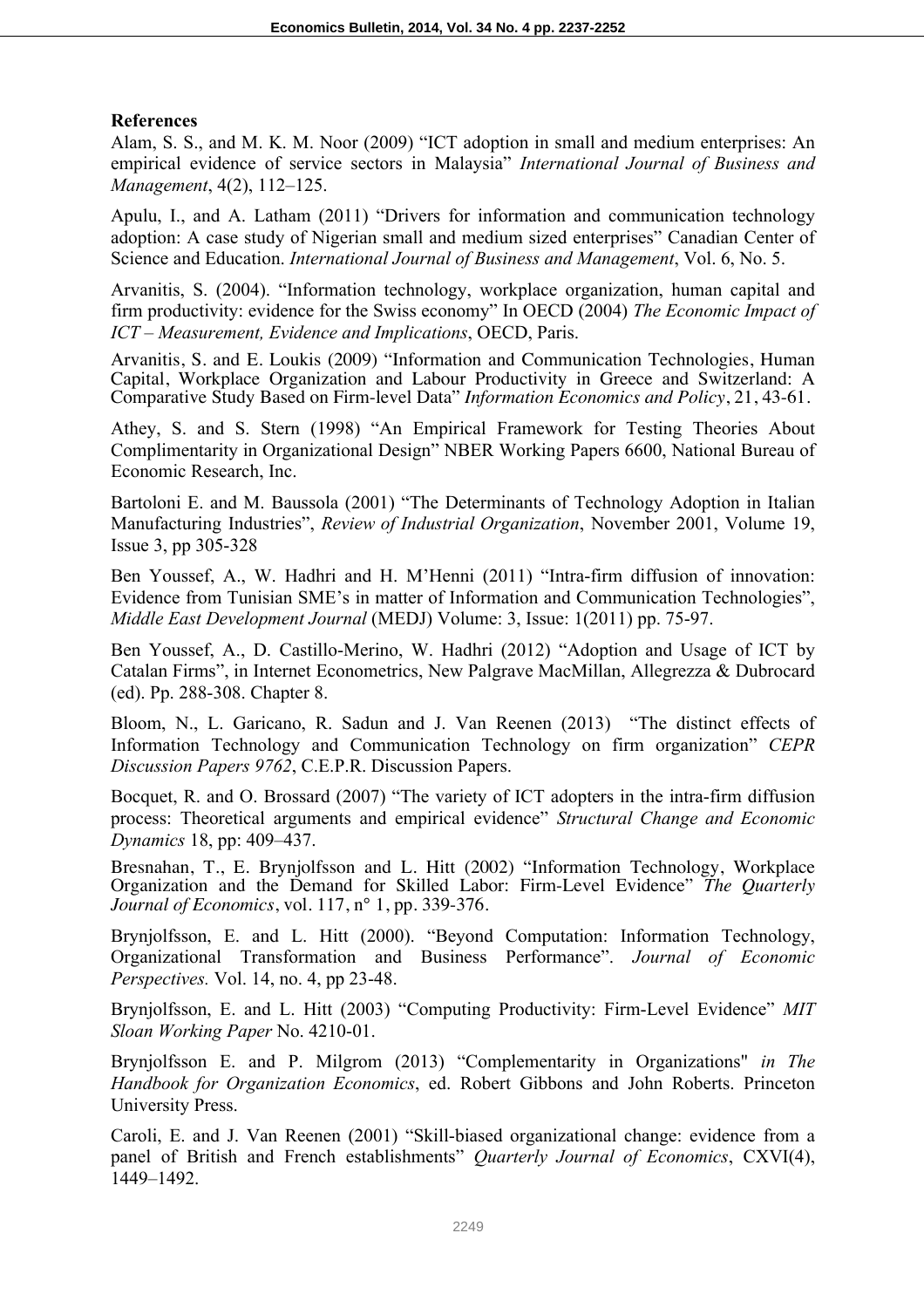Crespi, G., C. Criscuolo and J. Haskel (2007) "Information technology, organizational change and productivity growth: Evidence from UK firms" CEP discussion paper, no.783.

Forman, C. and A. Goldfarb (2006) "*Diffusion of information and communication technologies to businesses*" Handbook of Economics and Information Systems, Terry Hendershott, ed., Elsevier, 2006

Foss, K., N. J. Foss and P. G. Klein (2007) "Original and Derived Judgment: An Entrepreneurial Theory of Economic Organization" *Organization Studies*, 28(12), 1893-1912.

Greene, W.H. (2000) "*Econometric Analysis*" Fourth Edition, Prentice International Hall **Edition** 

Greenan and Mairesse (2004) "A Firm Level Investigation of the Complementarity between Information and Communication Technologies and New Organizational Practices". In *Annual Conference of the Western Economic Association.* June 29-July 3, 2004: Vancouver, Canada.

Hollenstein, H. (2004) "The determinants of the adoption of information and communication technologies (ICT). An empirical analysis based on firm-level data for the Swiss business sector" *Structural Change and Economic Dynamics* 15, 315–342.

Ichniowski C, Shaw K, Prennushi G. (1997) The effects of human resource management practices on productivity: a study of steel finishing lines. *American Economic Review*,  $\overline{87}(3):291-313$ .

Karshenas M. and Paul L. Stoneman (1993) "Rank, Stock, Order, and Epidemic Effects in the Diffusion of New Process Technologies: An Empirical Model", *The RAND Journal of Economics*, Vol. 24, No. 4 (Winter, 1993), pp. 503-528.

Knights D., Vudurbakis T., (2005) "Information technology as organization/disorganization", *Information and Organization*, vol. 15, pp. 181-184.

Lal, K., (1999) "Determinants of the adoption of information technology: a case study of electrical and electronic goods manufacturing firms in India" *Research Policy*, 28, 667–680.

Lal, K. (2007) "Globalization and adoption of ICTs in Nigerian SMEs" *Science, Technology Society*, 12(2), 217–244.

Lucchetti, R. and A. Sterlacchini (2004) "The Adoption of ICT among SMEs: Evidence from an Italian Survey" *Small Business Economics, Springer*, vol. 23(2), pages 151-168, 09.

Machikita, T., M. Tsuji and Y. Ueki (2010) "How ICTs raise manufacturing performance: Firm-level evidence in Southeast Asia" *Economic Research Institute for ASEAN and East Asia papers* DP-2010-07.

Martin, L. (2011) "The effects of ICT use on employee's motivations: an empirical evaluation" *Economics Bulletin*, Vol. 31no.2 pp. 1592-1605.

Mughal, M. and B. Diawara (2011) "Human capital and the adoption of information and communications technologies: Evidence from investment climate survey of Pakistan" Kiel Institute for the World Economy Economics Discussion Papers, No 2011–21.

Thomas, A. (2000) "*Econometric of the qualitative variables*" Dunod, Paris.

Thong, J.Y.L. (1999) "An Integrated Model of Information Systems Adoption in Small Business" *Journal of Management Information Systems*, 4(15), pp.187-214.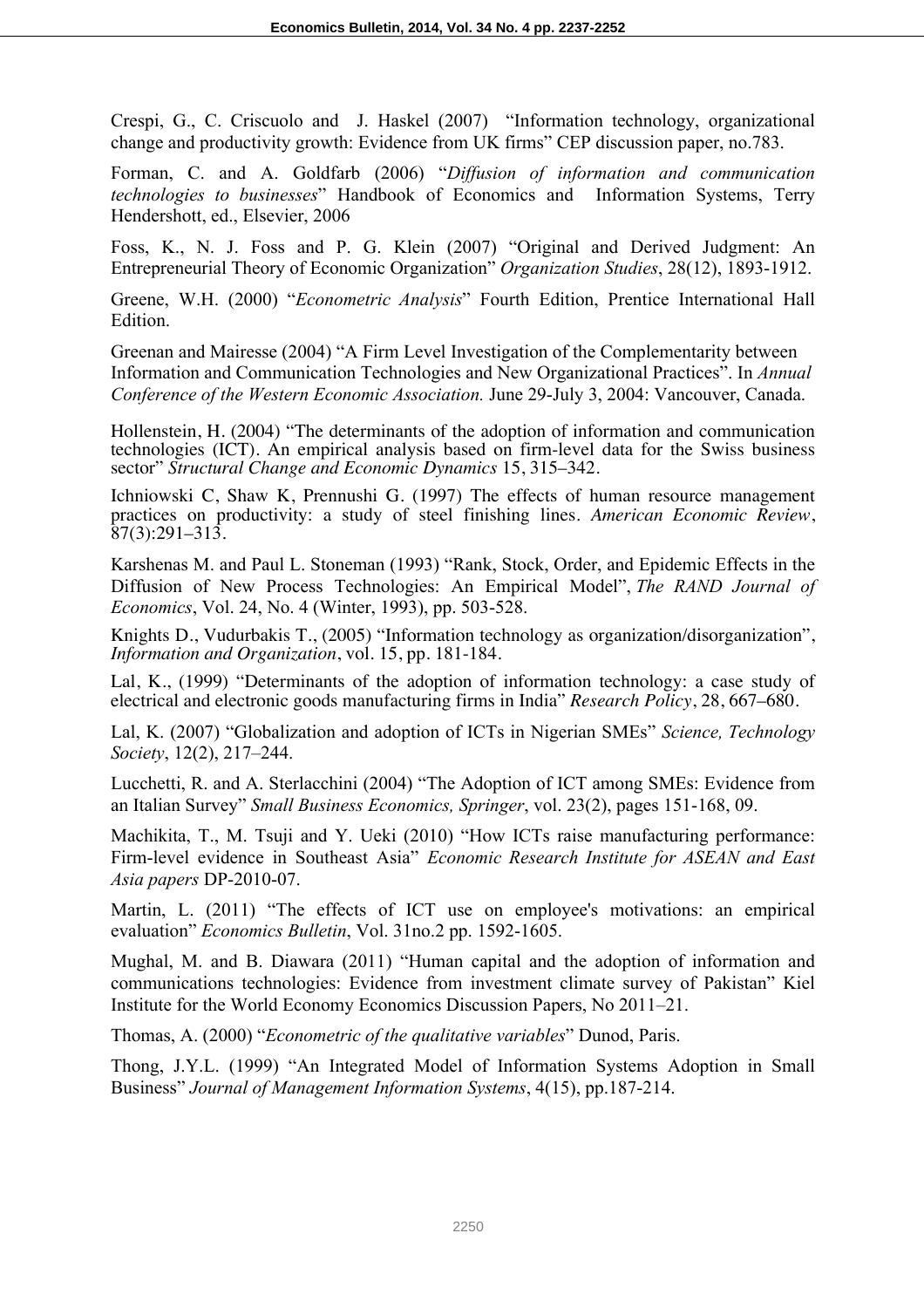| Industry<br><b>Size</b> | <b>Clothing</b><br>&<br>Footwear | <b>Chemicals</b><br>and Plastic<br><b>Products</b> | Mechanical<br>& Electrical<br>Equipment | Food &<br><b>Beverages</b> | Total |
|-------------------------|----------------------------------|----------------------------------------------------|-----------------------------------------|----------------------------|-------|
| 5 to 24                 | 6.45                             | 32.35                                              | 35.90                                   | 10.00                      | 18.86 |
| 25 to 49                | 16.13                            | 41.18                                              | 30.77                                   | 7.50                       | 22.29 |
| 50 to 99                | 33.87                            | 17.65                                              | 15.38                                   | 17.50                      | 22.86 |
| >100                    | 43.55                            | 8.82                                               | 17.95                                   | 65.00                      | 36.00 |
| Total                   | 35.43                            | 19.43                                              | 22.29                                   | 22.86                      | 100   |

**Appendix 1: Sample distribution by firm size and industry**